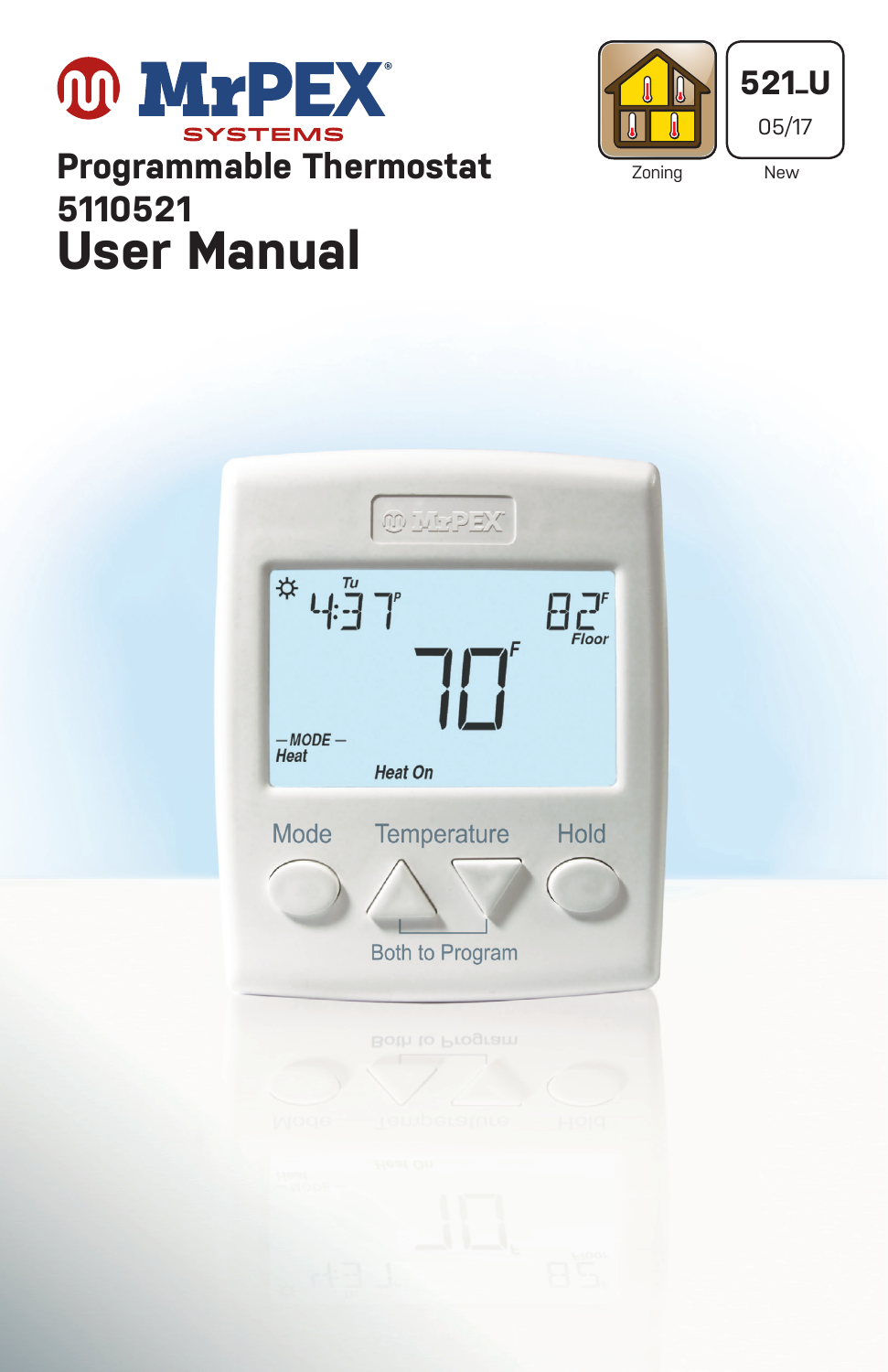This brochure will provide you with the information you need to benefit the most from your MrPEX® Systems Thermostat. Please visit www.mrpexsystems.com for more detailed information.





# **Display Symbols**

This thermostat will display symbols on its screen in order to indicate what mode it is in, what temperature it is operating at, or what equipment it is trying to turn on. This section describes each of those symbols.

| <b>Heat On</b>          | <b>HEAT ON</b><br>Heat is turned on.                             | $\boldsymbol{\alpha}$                                      | <b>SUN</b><br>Schedule operating at the<br>occupied temperature.                   |
|-------------------------|------------------------------------------------------------------|------------------------------------------------------------|------------------------------------------------------------------------------------|
| Cool On                 | <b>COOL ON</b><br>Cooling is turned on.                          | $\mathcal{C}% _{M_{1},M_{2}}^{\alpha,\beta}(-\varepsilon)$ | <b>MOON</b><br>Schedule operating at the<br>unoccupied temperature.                |
| Ж                       | <b>FAN</b><br>The fan is turned on.                              |                                                            | <b>WARNING SYMBOL</b><br>Indicates an error is present.                            |
| $-MODE-$<br><b>Heat</b> | <b>MODE HEAT</b><br>The heating system is<br>allowed to operate. | <b>HOL J</b>                                               | <b>HOLD</b><br>Permanently holds the<br>temperature and overrides<br>the schedule. |
| - MODE<br>Cool          | <b>MODE COOL</b><br>The cooling system is<br>allowed to operate. | MIN                                                        | <b>MIN</b><br>The floor is at or below the<br>floor minimum temperature.           |
| $-MODE$                 | <b>MODE OFF</b><br>The heating and cooling<br>systems are off.   | <i><b>MAX</b></i>                                          | <b>MAX</b><br>The floor has reached the<br>floor maximum temperature.              |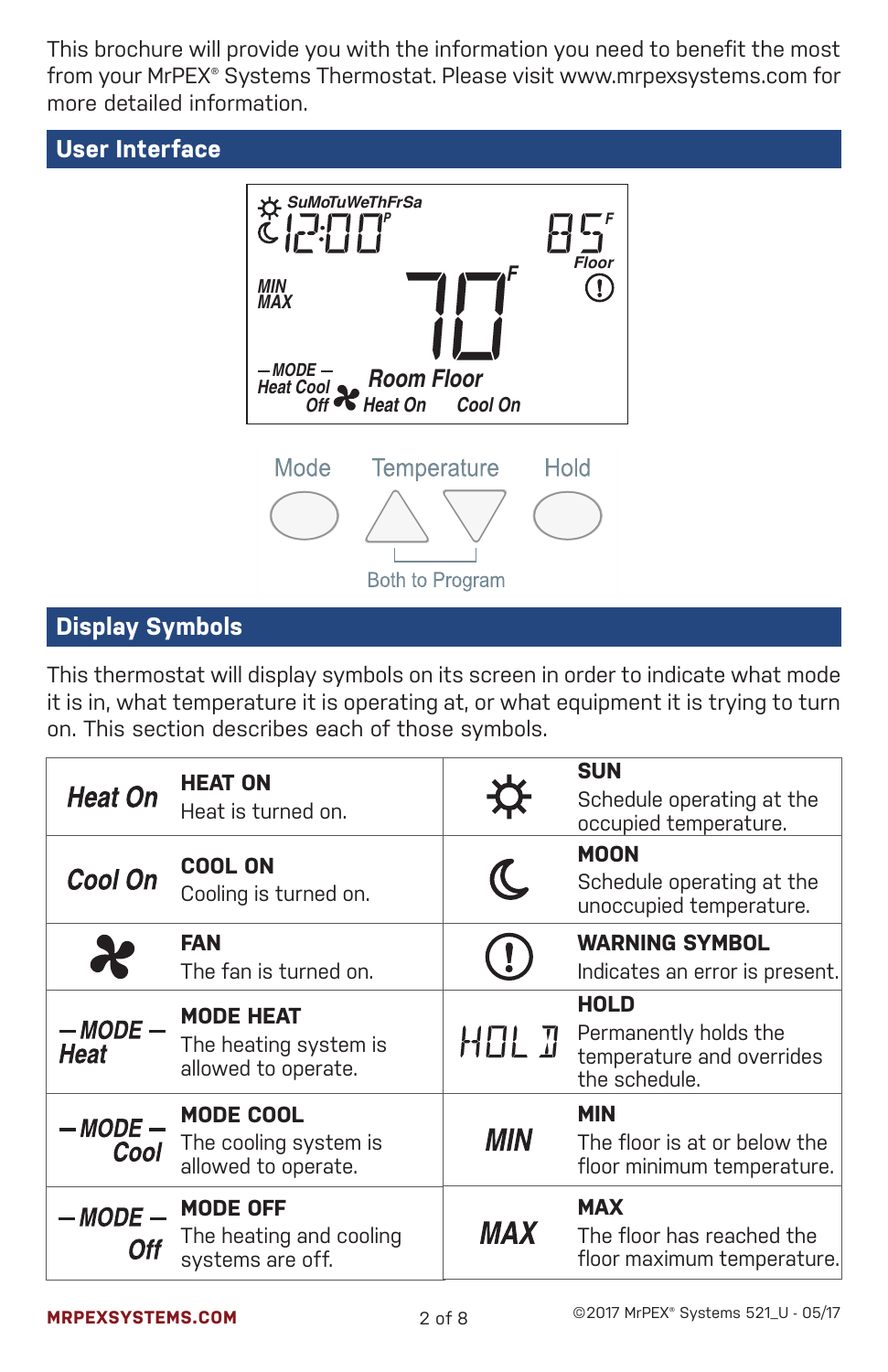## **Mode Button Operation**

Press the Mode button to select Heat, Cool, or Off operation. The thermostat must be configured for heat/cool/fan operation in order for the cooling operation to be available.

# **Heating Operation**

Heating is available when the Mode is set to Heat. To change the heat temperature setting, push the  $\Delta$  or  $\nabla$  button to select a preferred temperature setting for the current schedule time period. The Heat On symbol is shown on the display when the thermostat is heating.

To change the temperatures for the other time periods, enter the Set Temp menu by pressing both the  $\Delta$  and  $\nabla$  buttons together, press Menu to locate the Set Temp menu, and press PRGM to enter the menu.

## **Temperature Sensor Location -**

The thermostat can operate the heating system based upon either an air temperature sensor, a floor temperature sensor, or a combination of both the air and floor temperature sensors together.

## **Air Temperature Only**

If there is only an air temperature sensor (no floor sensor), the thermostat maintains the desired air temperature.

#### **Floor Temperature Only**

If the air sensor has been disabled, the thermostat will only maintain floor temperature and ignore air temperature. This operation is recommended for areas such as bathrooms to ensure that tile floors are warm to the touch.

#### **Floor and Air Temperature**

If the air sensor is turned on and a floor sensor is connected, the thermostat will maintain the desired air temperature as well as a minimum floor temperature.

This operation is recommended for areas with large windows that allow the sun to shine into a room and keep it warm without the need for heat. This can allow the floors to cool off during the afternoon. When the sun goes down, it can take a long time for the floors to get warm again. This may cause the room to cool off too much in the early evening. A floor minimum setting can help with this condition by maintaining a floor minimum temperature. Keep in mind the floor minimum temperature will override the air temperature, and if set too high, may overheat the room.

This operation is also recommended for rooms with hardwood floors. Setting floor minimum and maximum temperatures is a way of enhancing the comfort of the living space while protecting floor coverings.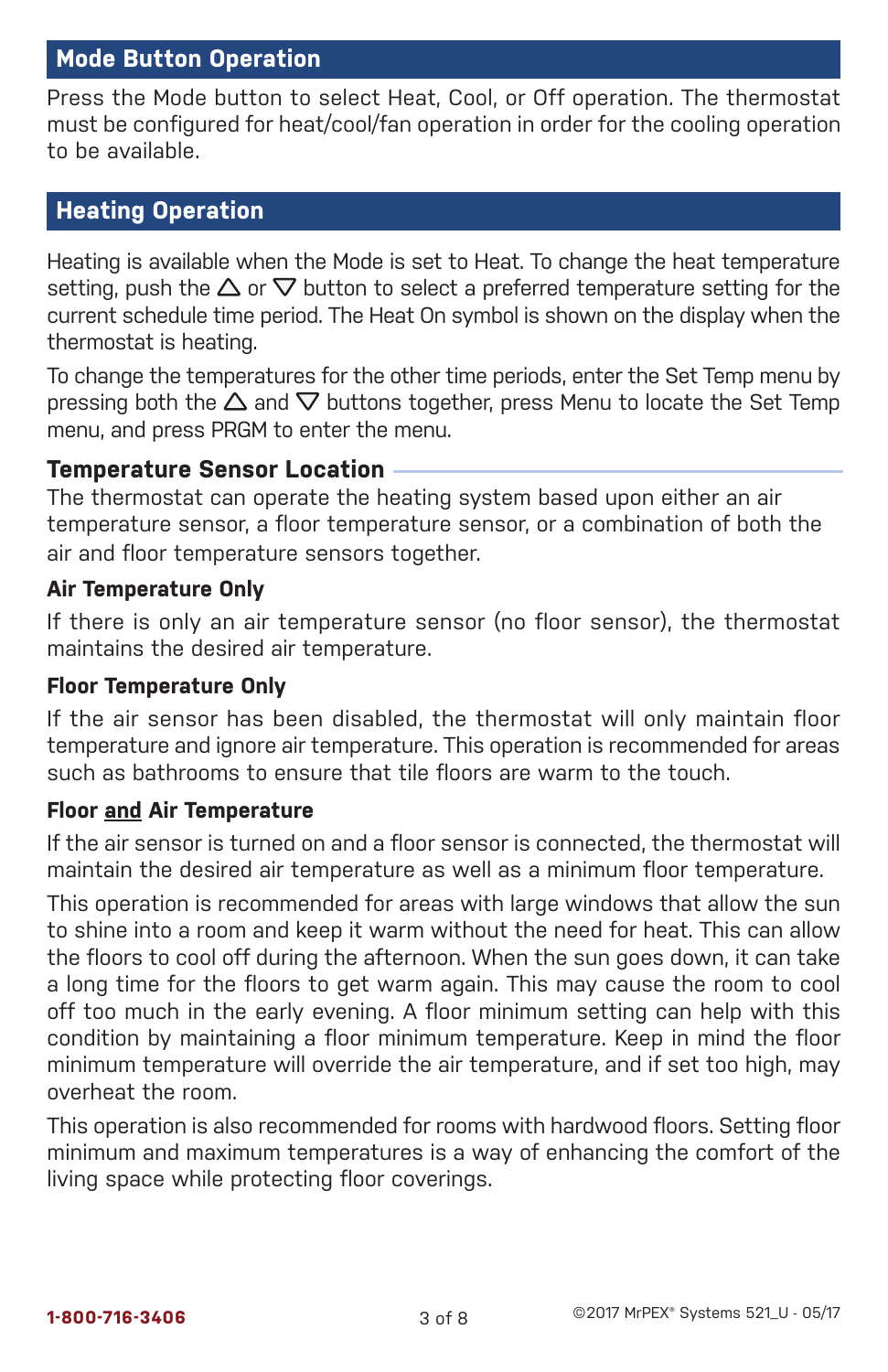

## **Cooling Operation**

Cooling is available when the Mode is set to Cool. The thermostat must be configured for heat/cool/fan operation in order for the cooling operation to available.

To change the cool temperature setting, push the  $\Delta$  or  $\nabla$  button to select a preferred temperature setting for the current schedule time period. The Cool On symbol is shown on the display when the thermostat is cooling.

To change the temperatures for the other time periods, enter the Set Temp menu by pressing both the  $\Delta$  and  $\nabla$  buttons together, press Menu to locate the Set Temp menu, and press PRGM to enter the menu.

# **Hold Operation**

The thermostat includes a Hold button. When the Hold button is pressed, the thermostat stops operating based on the programmable schedule and the hold temperature can be set using the  $\Delta$  or  $\nabla$  buttons. Press the Hold button a second time to cancel the hold and resume operating based upon the programmable schedule.

# **Fan Operation**

A fan is available when the thermostat operates a forced air heating or cooling system. The fan can be set to On to allow air circulation through the building. This is useful if the air in the room is stale or if circulating cool air from a basement throughout a home can reduce the temperature in the upper floor without operating the cooling equipment.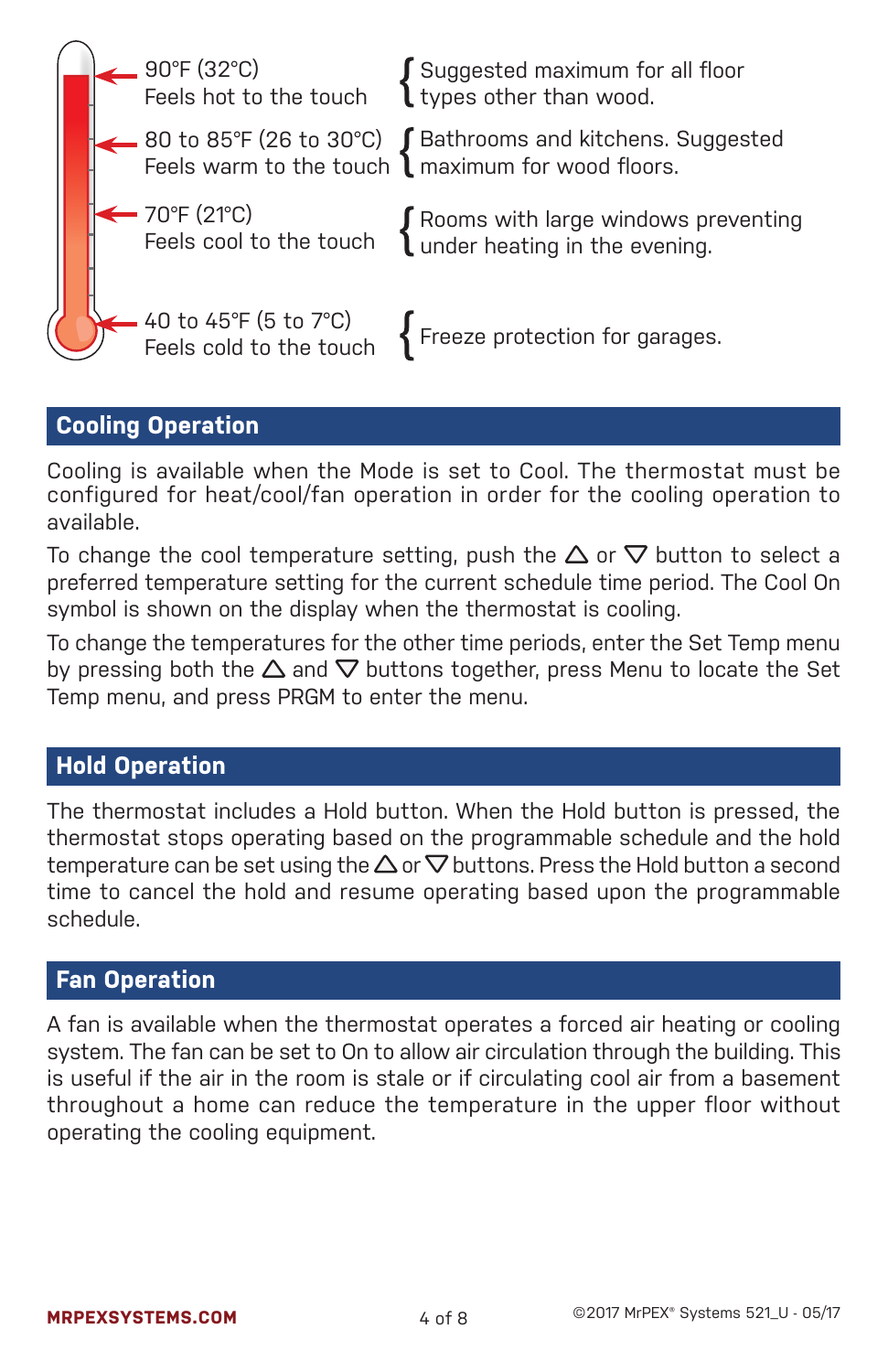## **Time Clock**

The thermostat includes a time clock that is automatically visible in the Home menu when a programmable schedule is used. If the schedule is not used, the user has the option to select whether the time is shown in the Home menu.

**During a loss of power, the thermostat continues to keep the correct time and date for at least 4 hours.** If the power is off for more than 4 hours, the user will need to set the time.

## **Programmable Schedule**

Energy savings can be achieved by lowering the heating temperature and increasing the cooling temperature when the building is unoccupied or during the night.

When operating on a programmable schedule, a  $*$  or a  $\mathsf{\mathfrak{C}}$  symbol is shown in the home menu. The  $*$  or  $\mathsf{\mathfrak{C}}$  indicates the current operating temperature.

## **All schedules are stored in permanent memory and are not affected by a loss of power.**

| <b>Display</b> | <b>Action</b>     |
|----------------|-------------------|
|                | Day temperature   |
|                | Night temperature |

This thermostat can operate on a programmable schedule in order to automatically lower the room temperature setting. The schedule can be off or on.

The thermostat can support schedules that have either:

- • 2 events per day
- • 4 events per day

Schedules with four events per day are common for residential use while two events per day are common for commercial installations.

The schedules can be repeated every:

- 24 hours
- 7 days (week)

A 7 day schedule allows a unique time to be set to change the temperature for each day of the week.

The schedule also includes a "SKIP" option that allows the programmable schedule to skip a temperature change and remain at the previous temperature setting. The "SKIP" setting can be found between 11:50 PM (23:50 hours) and 12:00 AM (0:00 hours).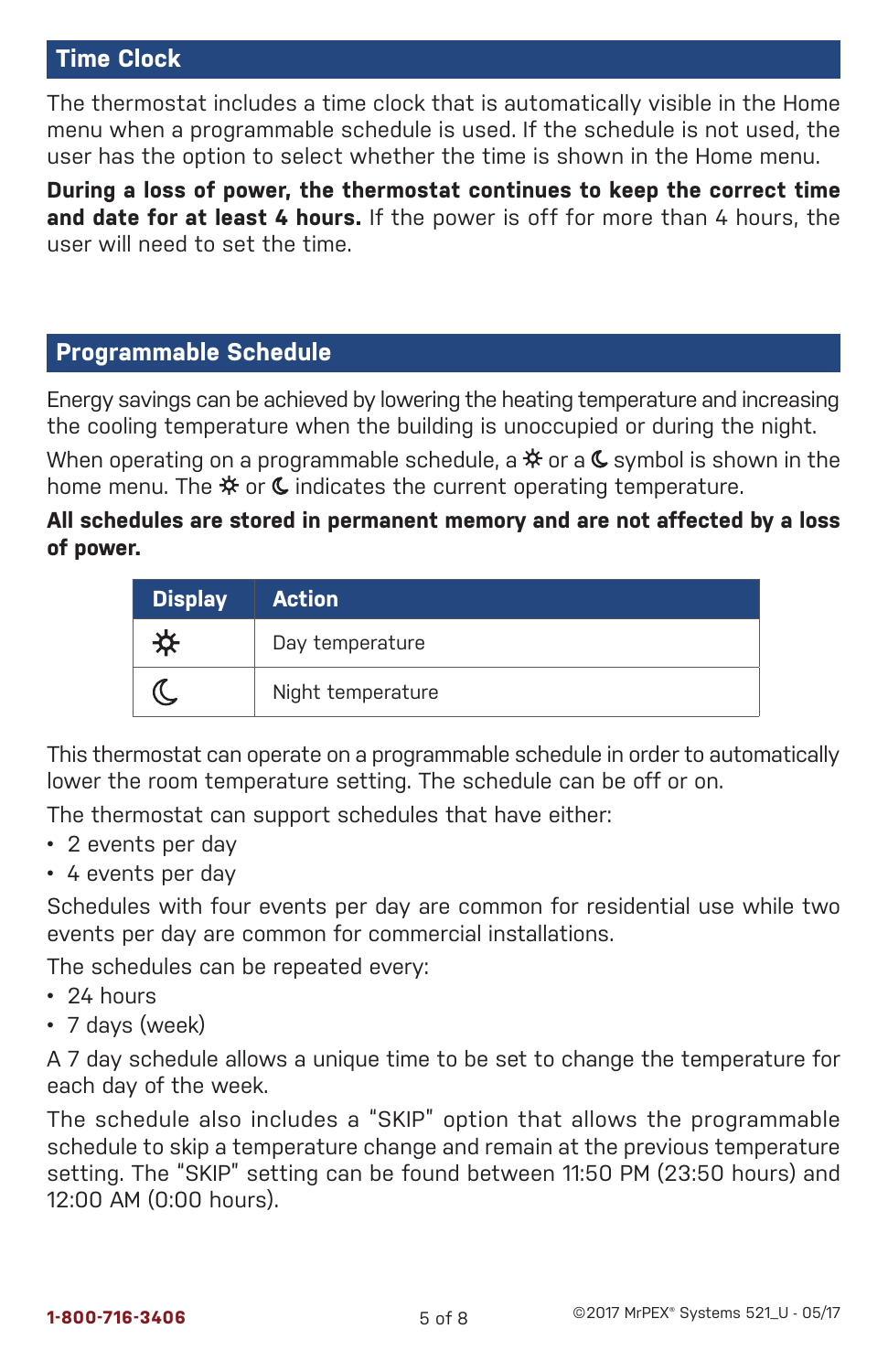# **Navigation**

Press and hold down both the  $\Delta$  and  $\nabla$  buttons together to enter the Programming Menus.



While in the Programming Menus, the MODE button changes function to become the MENU button.

#### **Press the MENU button to change from one menu to the next.**

While in the Programming Menus, the HOLD button changes function to become the PRGM (program) button.

#### **Press the PRGM button to enter the menu.**

While inside a menu, the HOLD button changes to become the ITEM button. **Press the ITEM button to change from one setting to the next.**

## **Fan Menu**

## **Fan**

Select if the fan should operate continuously (On) or only together with the heating or cooling equipment (Auto).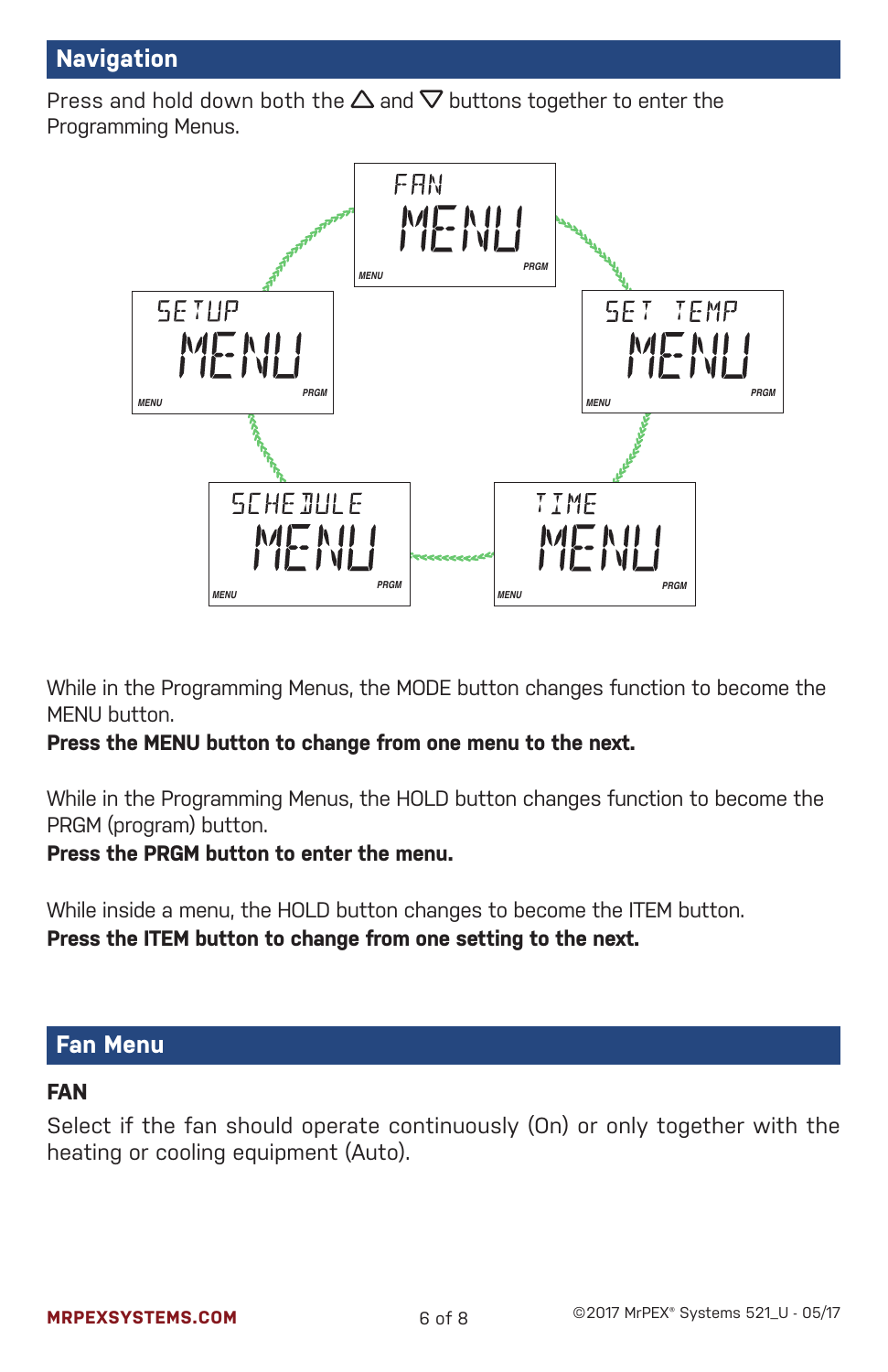# **Set Temp Menu**

## **Set Heat Room** Set the room heating temperature for the  $\mathcal{\ast}$  programmable schedule event. **Set Heat Room** Set the room heating temperature for the  $\mathsf{\mathfrak{C}}$  programmable schedule event. **Set Cool Room** Set the room cooling temperature for the  $*$  programmable schedule event. **Set Cool Room** Set the room cooling temperature for the  $\mathsf{\mathfrak{C}}$  programmable schedule event. **Set Floor**  Set the floor heating temperature for the  $*$  programmable schedule event. **Set Floor**

Set the floor heating temperature for the  $\mathsf{\mathfrak{C}}$  programmable schedule event.

## **Time Menu**

#### **MinuteS**

Set the current time minutes.

#### **Hours**

Set the current time hours.

#### **Day of Week**

Set the current day of the week.

#### **Time Mode**

Select either 12 or 24 hour time format.

#### **Clock**

Select whether to show the time clock on the display.

## **Schedule Menu**

#### **Event 1**

The first programmable schedule time period of the day. The  $*$  temperature settings are used during this time period.

## **Event 2**

The second programmable schedule time period of the day. The  $\mathsf C$  temperature settings are used during this time period.

#### **Event 3**

The third programmable schedule time period of the day. The  $\ddot{x}$  temperature settings are used during this time period.

#### **Event 4**

The fourth programmable schedule time period of the day. The  $\mathsf{\mathfrak{C}}$  temperature settings are used during this time period.